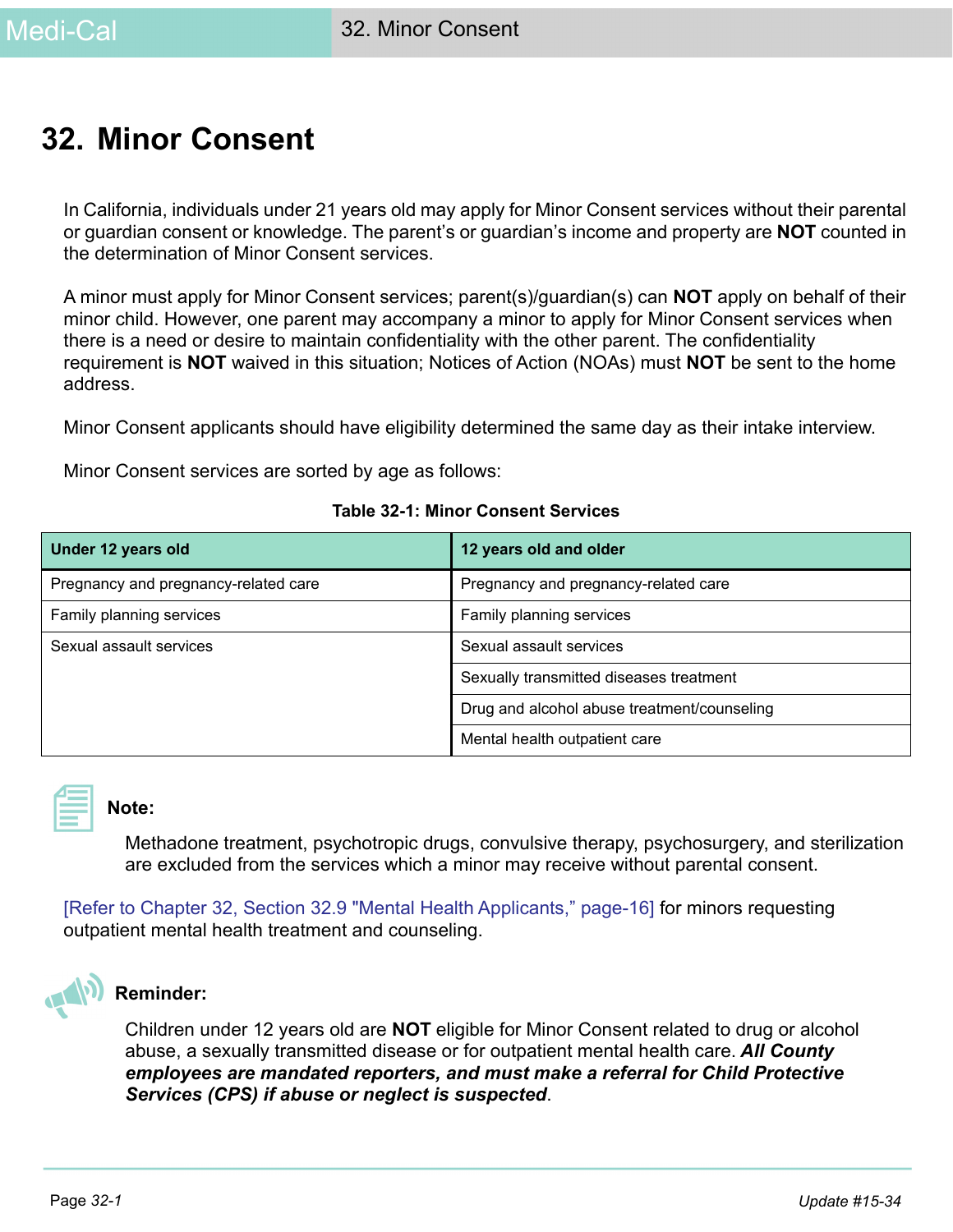# **32.1 Child Abuse Reporting Requirements**

### **32.1.1 Mandatory Reporting**

Employees of Social Services Agency departments are required to report suspected child abuse of children under 14 years old who are applying for minor consent services. Reasons for application may include the need for medical attention because of a sexually transmitted disease, pregnancy or abortion. However, such referrals may not include any information from which an inference may be drawn that the child applied for, or received, Medi-Cal. **The parent or guardian must NOT be contacted.**

### **32.1.2 Reporting Numbers**

- Reports to Child Protective Services via the Child Abuse and Neglect (CAN) Units are made through the following numbers:
	- San Jose Area (408) 299-2071
	- Gilroy/Morgan Hill Area (408) 683-0601
	- Palo Alto Area (650) 493-1186
- Referrals must include only the minimum information as follows:
	- Name of person making the referral
	- Name of child
	- Current location of the child
	- Nature and extent of the injury
	- Fact that led the person making the referral to suspect child abuse.



#### **Example:**

A child under 14 years old stated she is pregnant.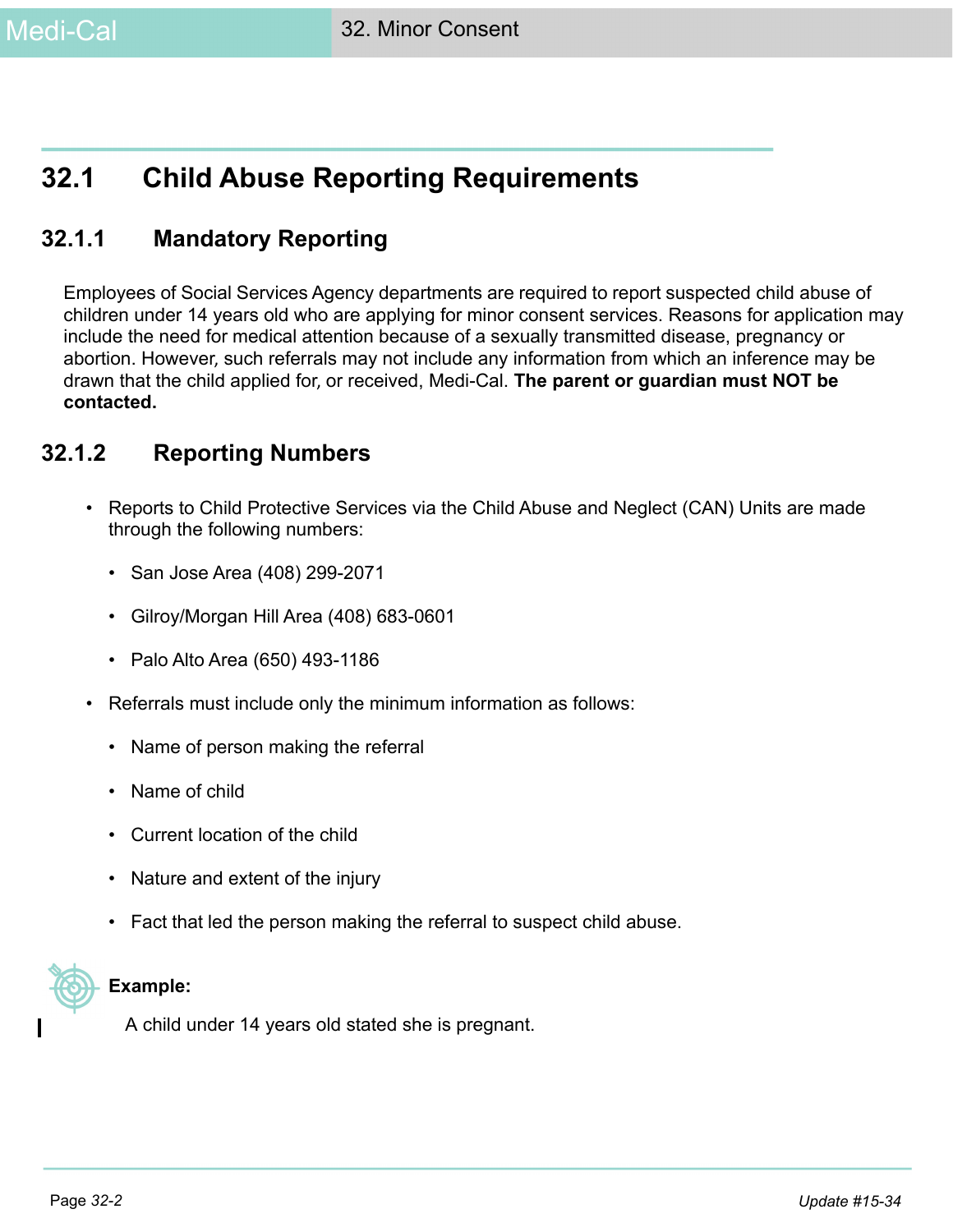## **32.2 Confidentiality**

ALL MINOR CONSENT CASES ARE CONFIDENTIAL, PARENTS OR GUARDIANS **MUST NOT** BE CONTACTED.

- The EW must:
	- **NOT** contact the child's parent or guardian regarding the minor's application or inform the parent or guardian that there has been an application submitted for Minor Consent services.
	- Advise the child that the parent or guardian will **NOT** be contacted.
- **IMPORTANT:** DO NOT MAIL ANYTHING TO THE ADDRESS PROVIDED FOR MINOR CONSENT APPLICANTS.
	- Not apply parental responsibility rules (tax dependency requirements).
	- Maintain confidentiality on Minor Consent cases. However, the child is not required to do so. The parent's or guardian's knowledge of the Minor Consent application is not a reason to deny the application.

| and the state of the state of the state of the state of the state of the state of the state of the state of th |  |
|----------------------------------------------------------------------------------------------------------------|--|
| ________                                                                                                       |  |
|                                                                                                                |  |

#### **Note:**

The Minor Consent application or eligibility determination processes are not affected if the child chooses to inform parents, guardians or anyone else of his/her application for Minor Consent.

Although the County Social Services Agency does not contact parents or guardians directly, State law allows health care professionals to contact parents or guardians of a minor receiving outpatient mental health treatment or counseling, or services for drug or alcohol related problems to encourage them to participate in the treatment. However, the parents or guardians may not be contacted if the health care professionals treating the minor believe it would not be helpful for the minor to have parents or guardians involved.

Parents or guardians are required to pay for any services they receive while participating in the minor's treatment.

### **32.2.1 Confidentiality for Applications Received by Mail, Email, Fax, and Any Other Means**

If an application for Minor Consent is receive by mail, email, fax, or any other means other than in person or telephone, the Eligibility Worker must express extreme caution when pursuing eligibility for the child. If there is a phone number available on the application (received by mail, email, fax, etc.) the EW may call that number and, without identifying him/herself, ask for the child by *first name only*. If the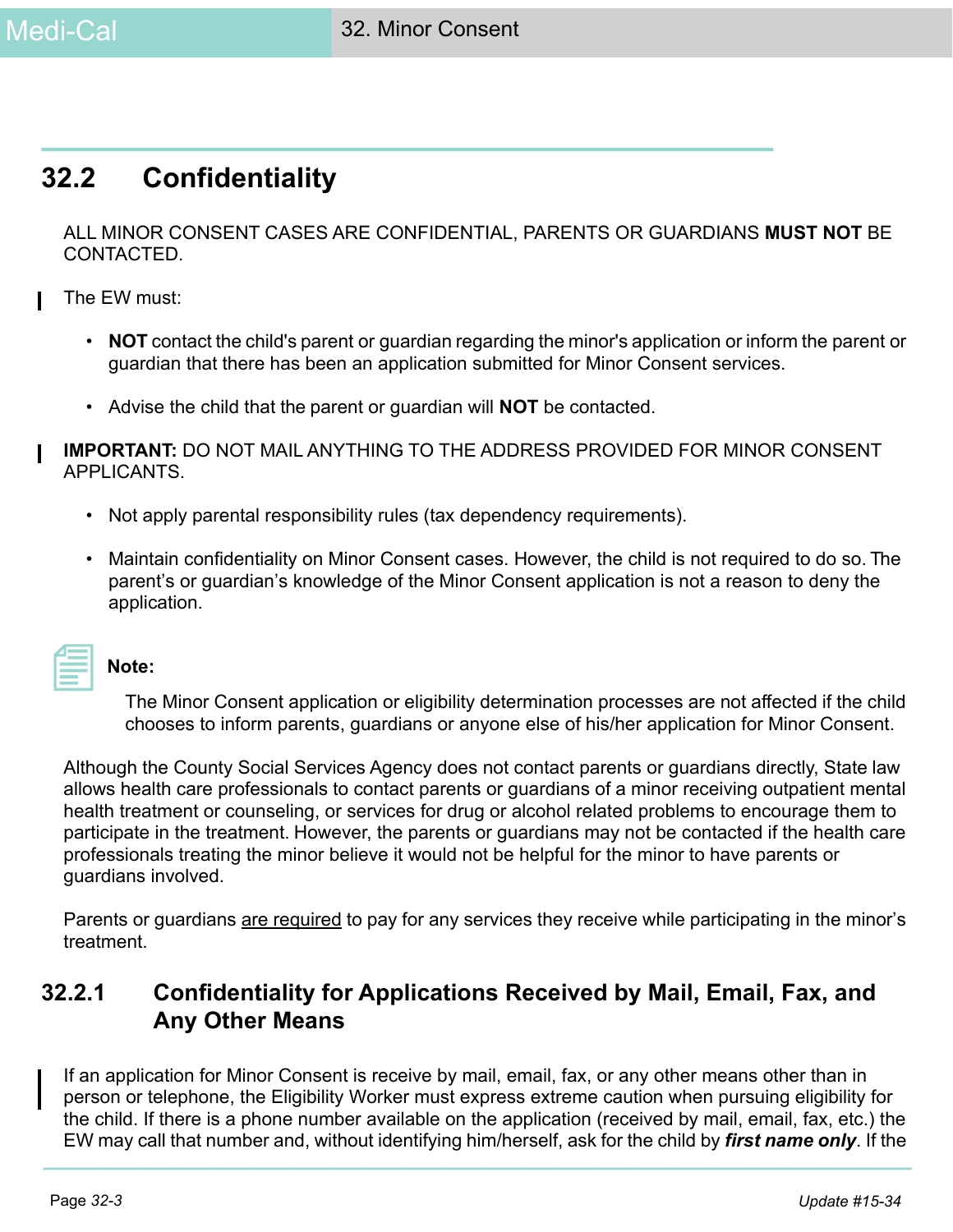person that answers the phone indicates that the child is unavailable the EW must end the call without sharing any information or indicating the reason for the call.

# **32.3 Definition of "Child" for Minor Consent**

The following is the definition of a "child" for Minor Consent:

• Any person under 21 years old living with his/her parent(s) or caretaker relative.



#### **Exception:**

Blind or disabled persons 18 - 21 years old living at home and not in school are considered adults.

- A person 18 21 years old, married or unmarried, who is living away from home (i.e. attending school) and who *is being claimed as a tax dependent* by parent(s).
- A person 14 18 years old living away from home and who has a parent, caretaker relative or legal guardian handling **ANY** of his/her financial affairs.



#### **Note:**

A person 14 - 18 years old living away from home and handling **all** of his/her **own** financial affairs is considered an ADULT, regardless of tax dependency and is **NOT** eligible for Minor Consent services.

# <span id="page-3-0"></span>**32.4 Who Can Apply**

- A child
- Incompetent Child

When a child is not competent to complete or sign required forms, the following persons may do so on the child's behalf:

- If the child has a conservator or executor, then the conservator or executor must complete and sign the necessary forms (including the DHCS 7068).
- If the child has no spouse, conservator, or executor:
	- The county must evaluate and determine the child's need for protective services.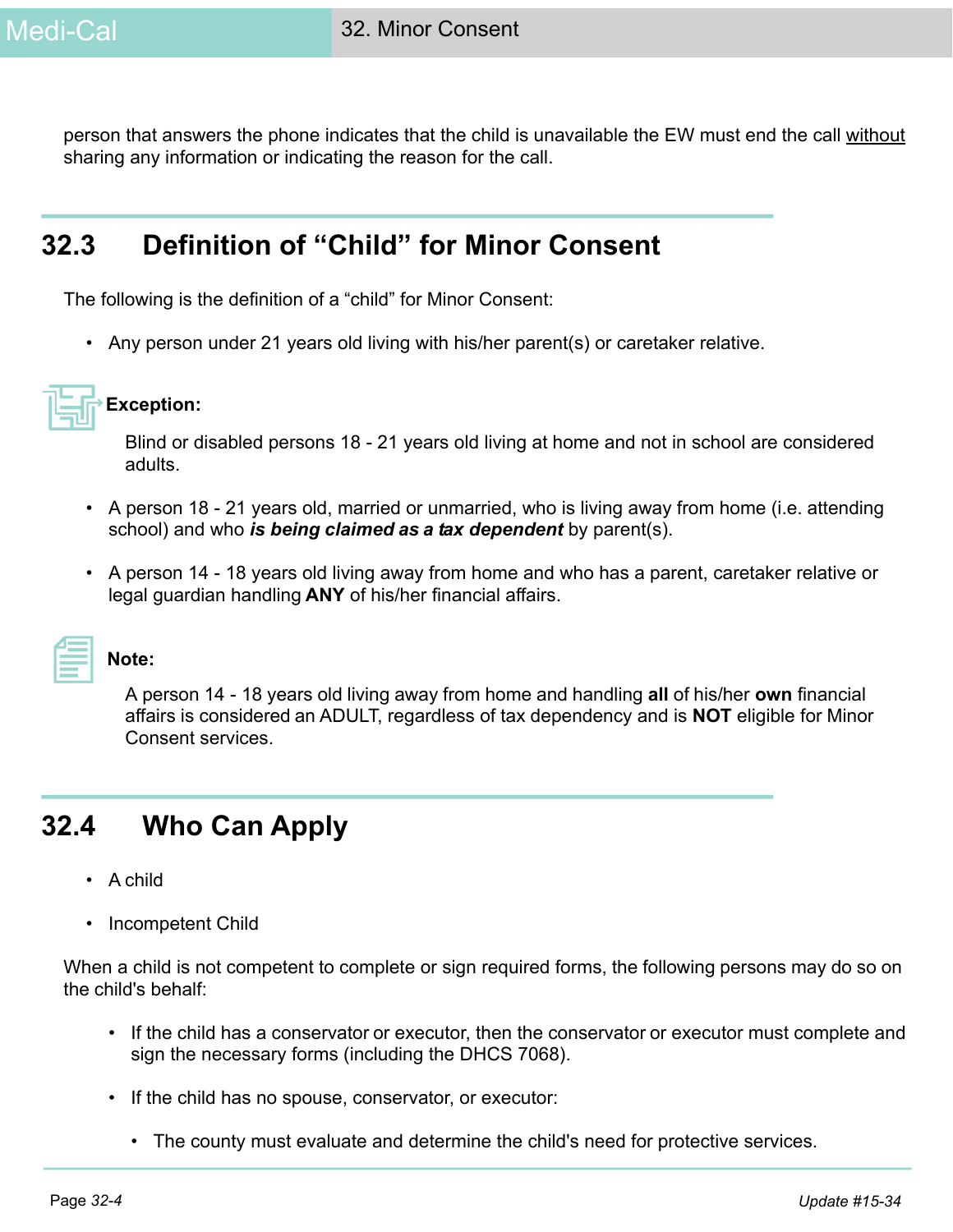• The MC 4026 and DHCS 7068 may be completed and signed by a relative, a person who has knowledge of the child's circumstances, or a representative of a public agency or the county department.

### **32.4.1 Adults**

A person under 21 years old who is an adult (by Medi-Cal definition) is **NOT** eligible for Minor Consent services. An adult may request Medi-Cal through the regular process. [Refer to Chapter 5, "Applications"]



### **Example:**

An unmarried 16-year-old person living away from home, handling his/her own financial affairs, is an adult by Medi-Cal definition. The EW would deny the application for Minor Consent (providing the appropriate denial NOA) and process the application for Medi-Cal.



#### **Example:**

A married 17-year-old person living with his/her parents, whether or not claimed as a tax dependent, is a child by Medi-Cal definition. Process the Minor Consent application.



#### **Example:**

An 18 - 21 year old disabled individual living with his/her parents and not attending school is an adult by Medi-Cal definition. The parent(s) do not need to apply for him/her. The EW would deny the application for Minor Consent (providing the appropriate denial NOA) and process the application for Medi-Cal.

#### **32.4.2 Other Services**

[Refer to Chapter 5, "Applications"] for children who are in need of Medi-Cal services other than Minor Consent.

## **32.5 Existing Public Assistance Case**

A separate minor consent case does **NOT** need to be opened for minors who are already included in a public assistance case (CalWORKs or a parent's Medi-Cal case with zero SOC). When a minor is already eligible for zero SOC Medi-Cal, his/her separate application for Minor Consent must be denied.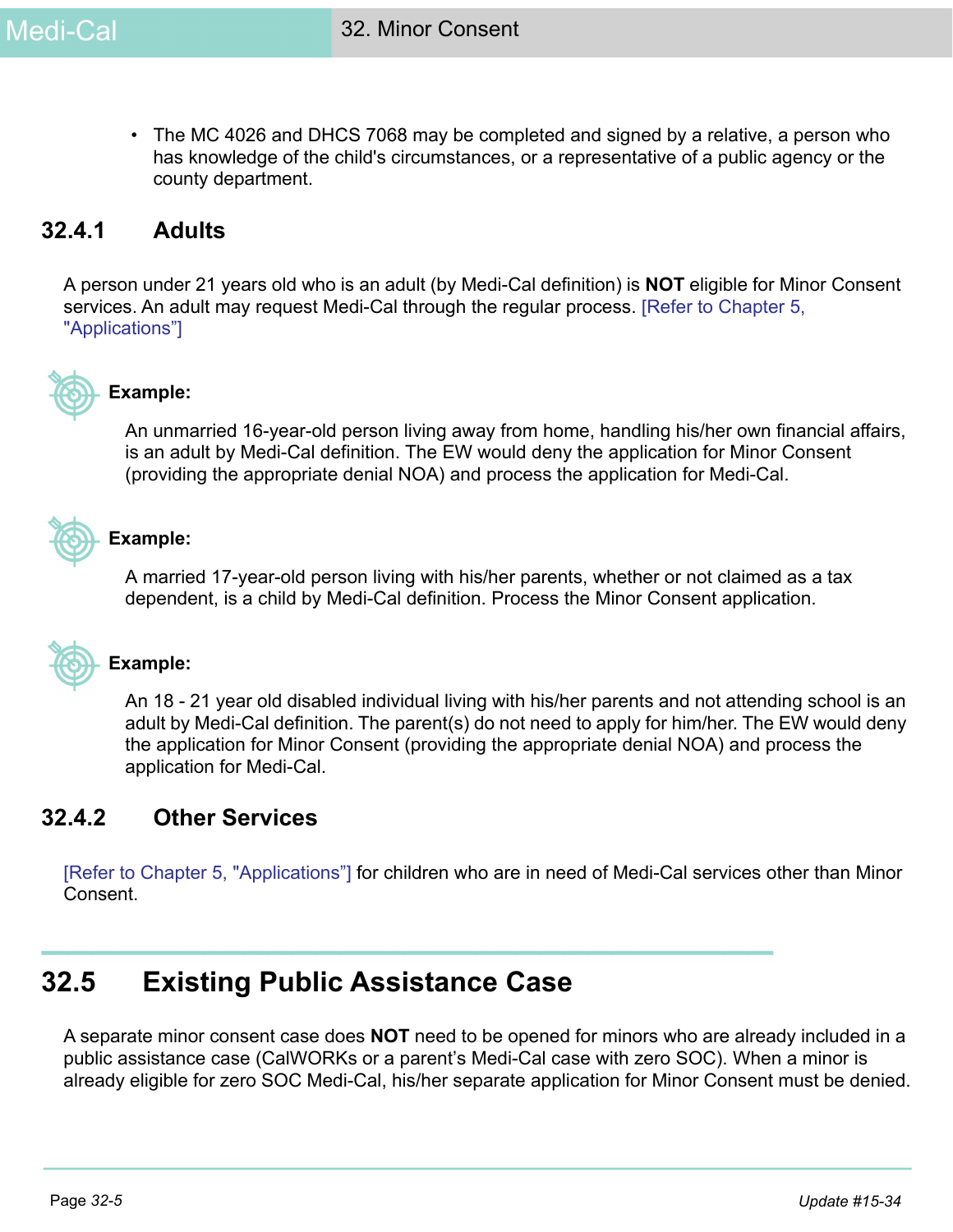If a minor is covered under a Managed Care plan the minor should be referred back to the plan for treatment unless the minor is requesting drug/alcohol abuse treatment or mental health treatment. If the minor is enrolled in a Managed Care plan and the minor requests drug/alcohol abuse or mental health treatment, a minor consent application should be taken and processed. [\[Refer to Chapter 32, Section](#page-15-0)  [32.9 "Mental Health Applicants," page-16\]](#page-15-0)

If the minor is included in a case with zero SOC Medi-Cal (i.e. the parent/caretaker relative/guardian's case) and **no** Other Health Coverage (OHC), then issue a paper immediate need card. Do **NOT** issue a replacement Benefits Identification Card (BIC) because this will deactivate the child's BIC which may be in the parent/caretaker/guardian's possession.

The EW must issue a minor a Minor Consent Medi-Cal card, if the minor is:

- Part of a case with SOC Medi-Cal,
- Part of a family **not** currently receiving Medi-Cal,
- Excluded from another case,
- An ineligible member of another case, or
- Active on parent's Medi-Cal case, but is coded with OHC.

# **32.6 Application Requirements**

Applications for Minor Consent services may be submitted either in-person or by telephone; mail; email; or fax. The applicant may choose to be interviewed in person or by telephone. Applications and all required forms for Minor Consent Services must be signed either with a wet signature, telephonic signature, or through DocuSign. [Refer to Chapter 41, "Telephonic Signature"].

A Minor Consent application is valid for **one month only**. The child must reapply and complete a new MC 4026 (except for outpatient mental health services) and a MC210 or a printed and signed Statement of Facts (SOF) for each month services are needed. [\[Refer to Chapter 32, Section 32.9 "Mental Health](#page-15-0)  [Applicants," page-16\]](#page-15-0) for details about mental health services.

The EW must review the MC 4026 with the minor and verify that the information on the MC 4026 has not changed. The MC 4026 contains specific rights and responsibilities that must be read and signed upon initial application and all following redeterminations.



#### **Reminder:**

All minor consent cases are confidential and parents are not to be contacted regarding their child's receipt of the requested services. A minor must apply for minor consent services. Parent(s) may not apply on behalf of their minor child. Whether applying or renewing eligibility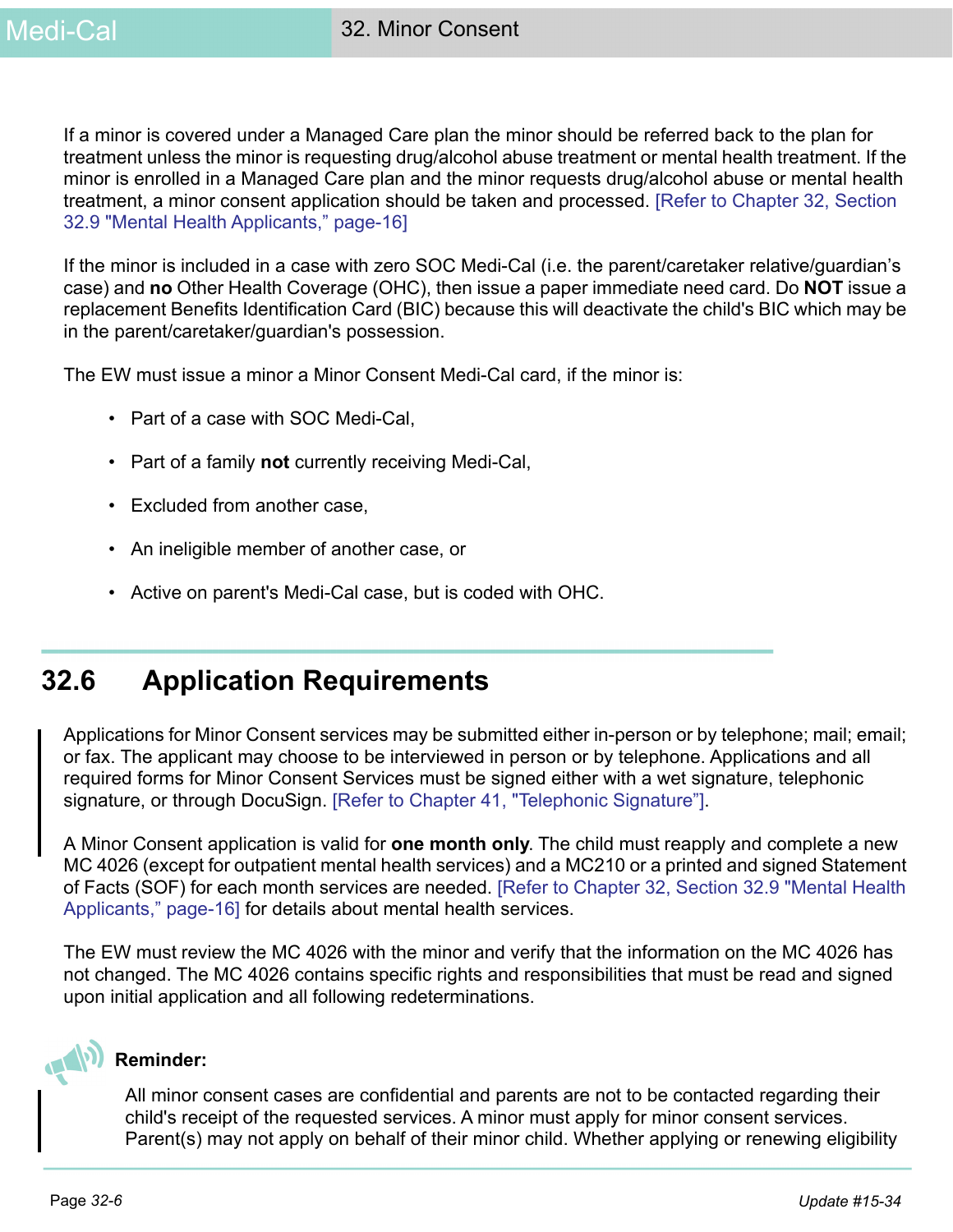for the Minor Consent program in person or over the phone, contact must ONLY be directed to the minor applying for or renewing services, and the confidentiality requirement must not be waived under any circumstance.

### **32.6.1 Forms**

The application requirements of the Minor Consent program include the following:

- "Request for Eligibility Limited Services" (MC 4026)
- "Statement of Need for Mental Health Services Medi-Cal Minor Consent Program" (SCD 558)
- "Statement of Facts" MC 210 (printed copies of this form are provided by DHCS. This form is obsolete for all other purposes)



#### **Important**:

The SSApp must NOT be used for Minor Consent.

- "Supplement to Statement of Facts for Retroactive Coverage/Restoration" (MC 210A) (If retro Medi-Cal is requested.)
- "Important Information for Persons Requesting Medi-Cal" (MC 219)



### **Reminder:**

The applicant is not required to sign the MC 219. However, it must be documented in the **Maintain Case Comments** window that the form was given to the client and the date provided. An MC 219 is required at intake and at least every 12 months at redetermination, or when a break in aid of one month or more occurs, but not every month when an MC 4026 is completed.

# **32.7 Eligibility Criteria**

Minor consent applicants do not have to provide the same level of verification as an applicant for full-scope Medi-Cal.

**A minor must be considered to be living in the home to be eligible for Minor Consent services.** If they are away temporarily (i.e. school/college), they are considered living in the home. If the minor is living temporarily with another relative or friend, they are considered living in their parent's home if their parent(s) are legally and financially responsible for the minor (i.e. minor is claimed as a tax dependent).

If a public agency has legal responsibility for a minor, he/she is not eligible for Minor Consent services. If a minor is a Seriously Emotionally Disturbed (SED) child they are considered living in the home in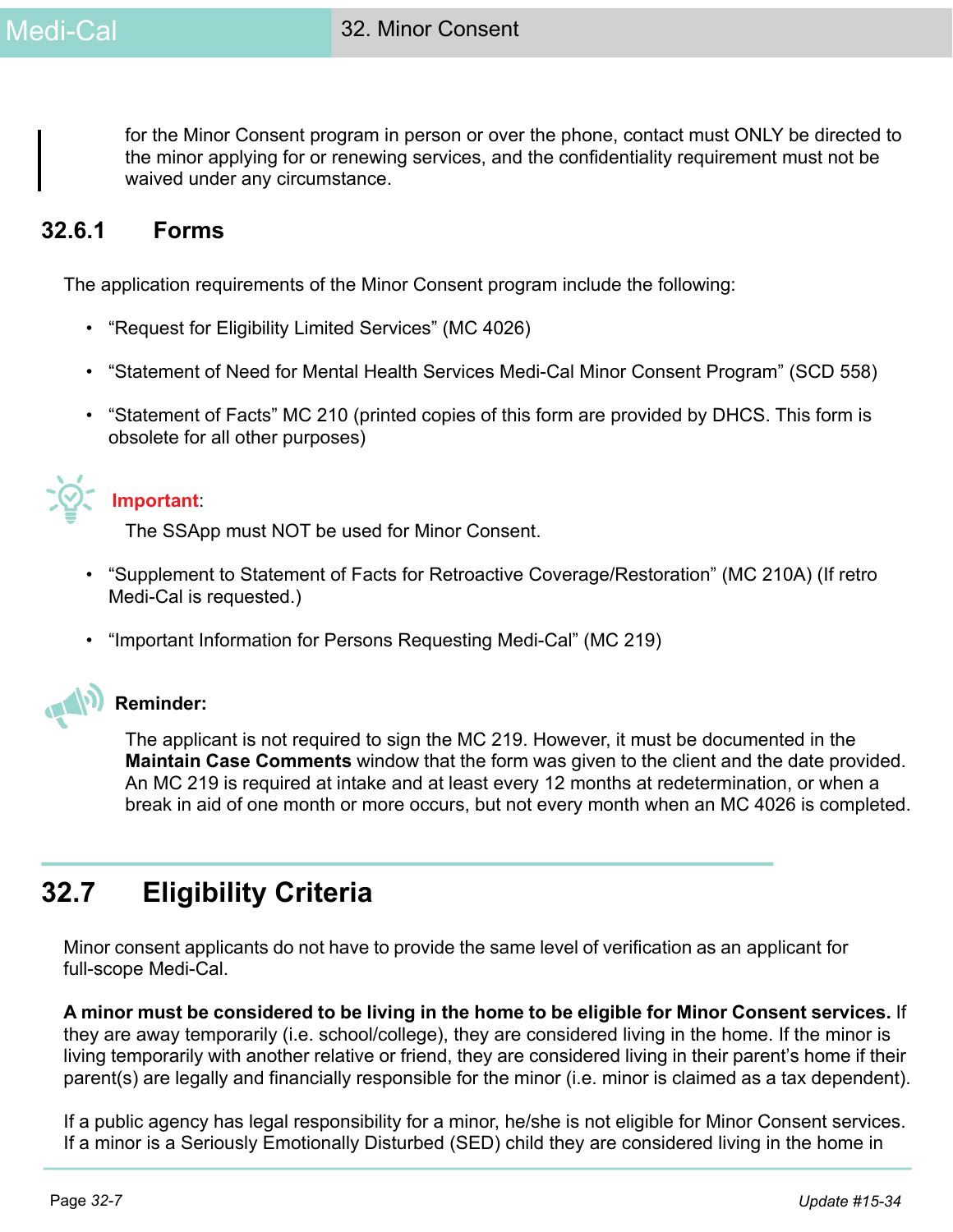regard to determining Medi-Cal eligibility. An SED child may apply for Minor Consent. However, Minor Consent will not cover mental health treatment or counseling that is required by the child's Individual Educational Plan (IEP), whether the SED child is in 24-hour care or a day treatment program.

### **32.7.1 Citizenship/Alien Status**

- Lack of verification of satisfactory immigration status **does not** prevent eligibility for Minor Consent.
- IEVS and SAVE requirements **do not** apply to Minor Consent.
- Non-citizen minors must be advised that USCIS will **not** be contacted regarding his/her immigration status.

| 2009년 - 대한민국의 대한민국의 대한민국의 대한민국의 대한민국의 대한민국의 대한민국의 대한민국의 대한민국의 대한민국의 대한민국의 대한민국의 대한민국의 대한민국의 대한민국의 대한민국의 대한민국의 |  |  |
|---------------------------------------------------------------------------------------------------------------|--|--|
|                                                                                                               |  |  |
|                                                                                                               |  |  |
|                                                                                                               |  |  |
|                                                                                                               |  |  |
|                                                                                                               |  |  |
|                                                                                                               |  |  |
|                                                                                                               |  |  |
| __________                                                                                                    |  |  |
|                                                                                                               |  |  |
|                                                                                                               |  |  |

Any Minor Consent applicant who STATES THAT HE/SHE IS NOT LEGALLY PRESENT IN THE U.S. must be denied benefits. However, the EW may **not** request verification of any child's immigration status if the child does not have easy access to such verification. For example, if the child states that he/she does not know his/her status or where his/her documentation papers are, the EW is to assume that he/she is here legally and will not pursue verification of immigration status.

### **32.7.2 Identity**

**Note:** 

The identity of a child applying for Minor Consent services does **NOT** have to be verified. Minor consent applicants are **NOT** required to provide any identification. Minor consent applicants are **NOT** required to provide their Social Security Number (SSN) for eligibility. If the minor provides his/her SSN at application, the EW must not use the SSN for screening purposes or for any eligibility determination.

### **32.7.3 Responsible Relatives**

The parents of the child are not responsible in any way towards the services the child may receive as part of Minor Consent.

Parental responsibility rules do not apply to a child applying for Minor Consent services. (Tax dependency requirements do not apply.)

### **32.7.4 Other Health Coverage**

If a minor is included in his/her parent's case and the child's parent(s) have other OHC, the EW must remove the OHC code from the minor's paper immediate need card. EWs must not report OHC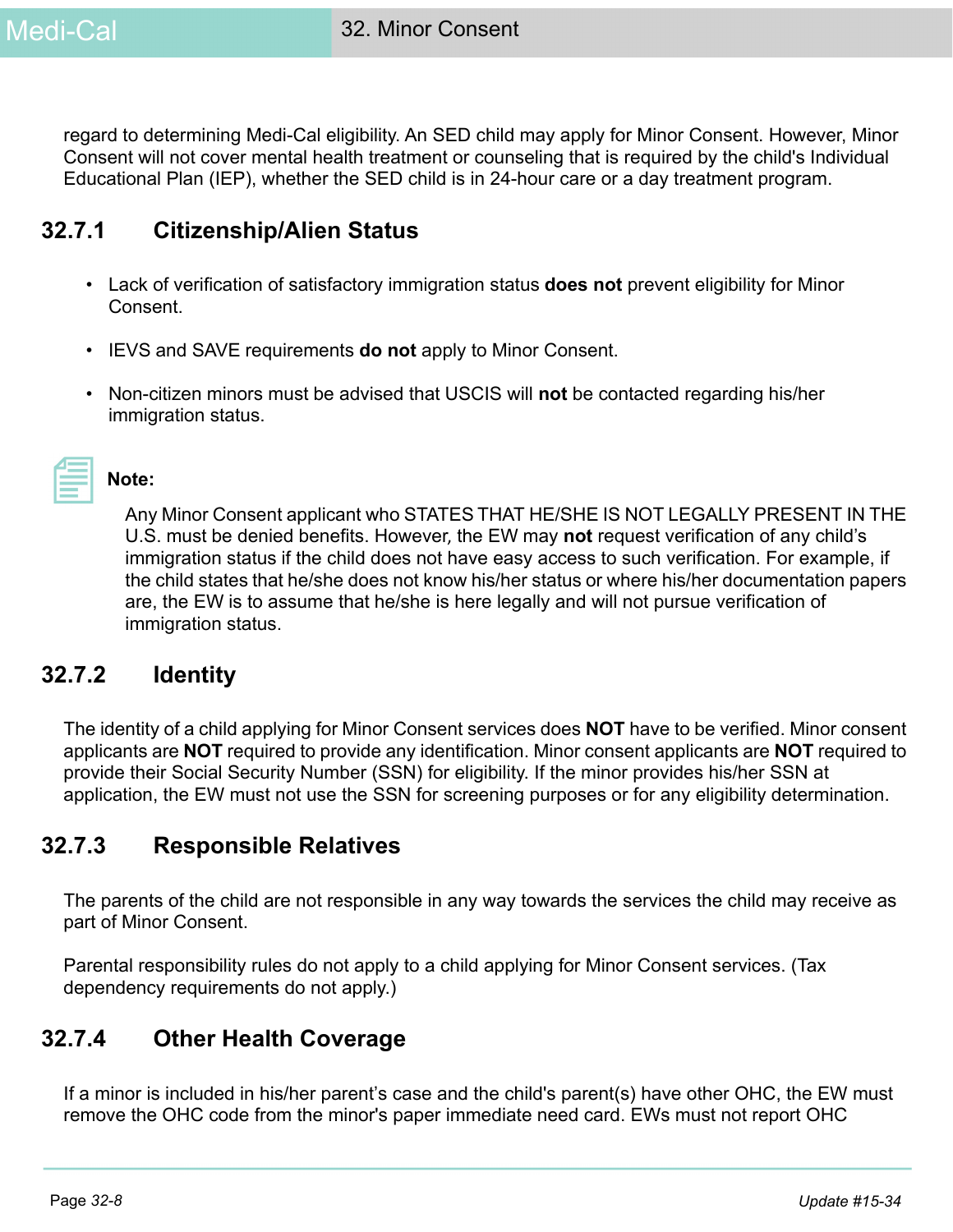information for children who are applying for Minor Consent services unless the minor has his/her own OHC through an employer.

If an immediate need card is being issued to the minor based on the parent's Medi-Cal case and the minor has an OHC code on MEDS, the EW 15 transaction should be used to immediately and permanently remove the OHC code for that individual. This will avoid any situation in which the Health Insurance System (HIS) will put back the OHC code before the minor receives the Minor Consent services. If a minor no longer needs Minor Consent services, then the OHC must be reentered into MEDS before the next month of eligibility. This action will make sure that services are correctly tied to the OHC.



#### **Note:**

OHC information must not be entered in CalWIN.

The chart below shows the required EW actions when a Minor Consent applicant has OHC.

| <b>When the Minor</b>                                                                                                                                                             | Then the EW                                                                                                                                                                                                                                                                                                            |
|-----------------------------------------------------------------------------------------------------------------------------------------------------------------------------------|------------------------------------------------------------------------------------------------------------------------------------------------------------------------------------------------------------------------------------------------------------------------------------------------------------------------|
| Is not currently active in a Medi-Cal case, but has any<br>OHC (from parents, guardians, or other relatives),                                                                     | Establishes Minor Consent in the minor's own separate case:<br>Indicate the minor has no OHC.<br>$\bullet$                                                                                                                                                                                                             |
| Is active in another Medi-Cal case (for example,<br>parents) and coded for OHC,                                                                                                   | Processes the Minor Consent application in the minor's own<br>separate case:<br>Indicate the minor has no OHC.                                                                                                                                                                                                         |
| Is active in another Medi-Cal case (for example,<br>parents) as a child:<br>• With no share of cost (SOC),<br>• Who is eligible for full-scope benefits, and<br>• Who has no OHC, | Denies the Minor Consent application.<br>٠<br>Provides appropriate denial Notice of Action (NOA).<br>٠<br>Issues an immediate need paper BIC from the active Medi-Cal<br>٠<br>case. (DO NOT issue a replacement BIC, as this will deactivate<br>the child's BIC which may be in the parent/caretaker's<br>possession.) |
|                                                                                                                                                                                   | <b>Exception:</b>                                                                                                                                                                                                                                                                                                      |
|                                                                                                                                                                                   | Outpatient mental health services, or                                                                                                                                                                                                                                                                                  |
|                                                                                                                                                                                   | Alcohol and drug abuse services<br>٠                                                                                                                                                                                                                                                                                   |
|                                                                                                                                                                                   | These two services are not available under Managed Care and<br>the minor must be processed for Minor Consent eligibility.                                                                                                                                                                                              |

#### **Table 32-2: Procedures for Minor Consent with OHC**

### **32.7.5 Health Care Options**

If a child is enrolled in a Medi-Cal Managed Care plan as a health care option instead of fee-for-service Medi-Cal, deny the Minor Consent application and provide NOA (print immediately and hand the NOA to the client in the office).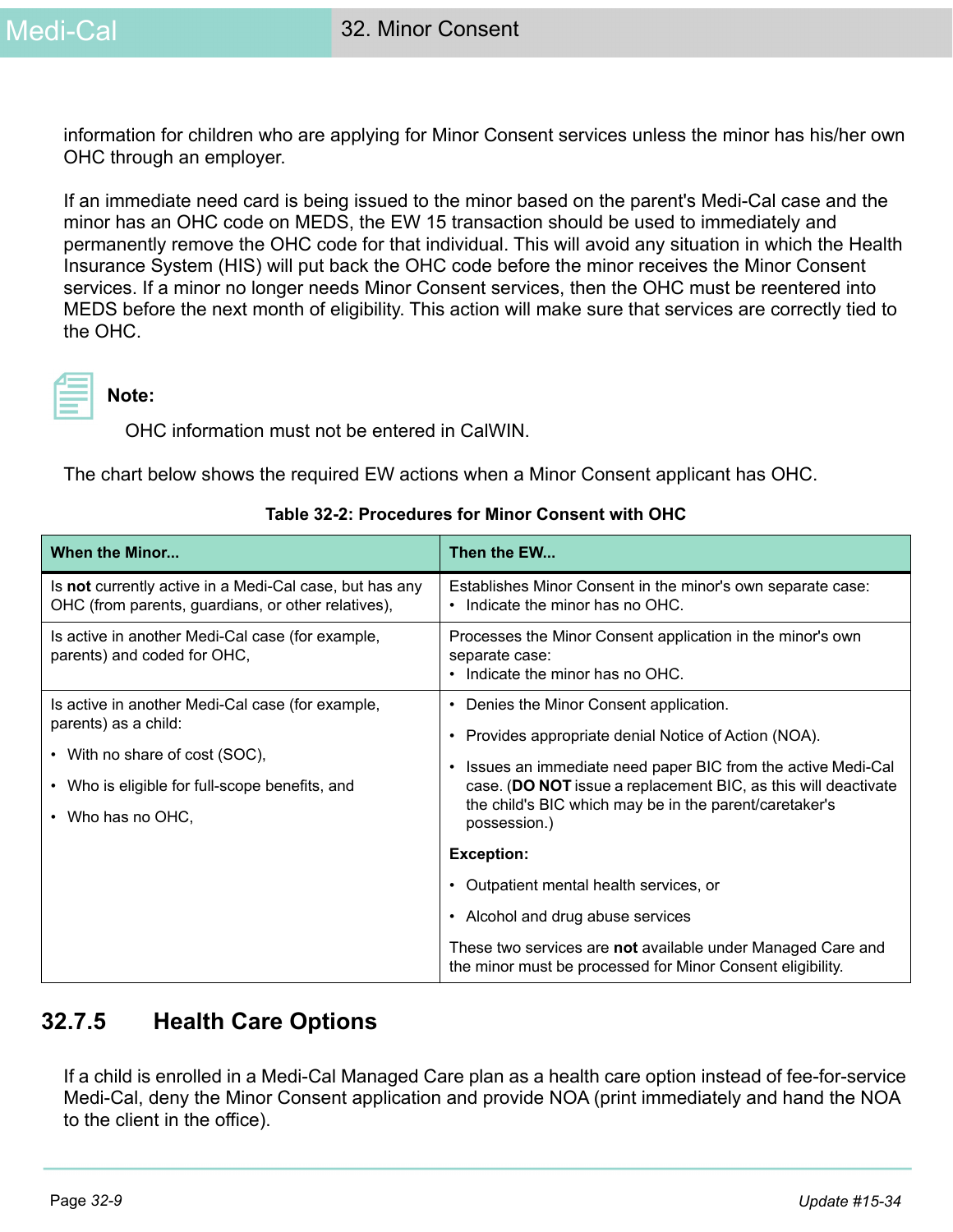- Advise the minor to seek care under that plan.
- Issue an immediate need paper BIC from the active Medi-Cal case. (**DO NOT** issue a replacement BIC, as this will deactivate the child's BIC which may be in the parent/caretaker's possession and would breach confidentiality.)



#### **Exception:**

If the services requested are for outpatient mental health or alcohol and drug abuse, do **NOT** deny a Minor Consent applicant child enrolled in a Medi-Cal Managed Care plan instead of fee-for-service Medi-Cal.

These two services are not available under Managed Care and the minor must be processed for Minor Consent eligibility as there is no Managed Care code for this program.

#### **32.7.6 Income**

The following rules apply in the treatment of income in a Minor Consent case:

• Only the child's available income is used to determine SOC.



#### **Example:**

Social Security Administration benefits for a child are sent to the parent or guardian. This income is considered unavailable to the child and not included in the child's budget.

- There is no income in-kind to the child from parents or guardians.
- The student exemption on earned income applies to Minor Consent clients.

### **32.7.7 Property**

Only the child's available property is used to determine eligibility. The property of parents or guardians is **NOT** considered. **DO NOT** contact parents or guardians about resources held in trust for the child.

#### **32.7.8 Case Rules**

A minor applying for Minor Consent **MUST BE** in his/her own separate case. **DO NOT** add other family members (including newborns) to a Minor Consent case.

[\[Refer to Chapter 32, Section 32.8 "Pregnant Minors," page-13\]](#page-12-0) for additional information about an unmarried father in the home.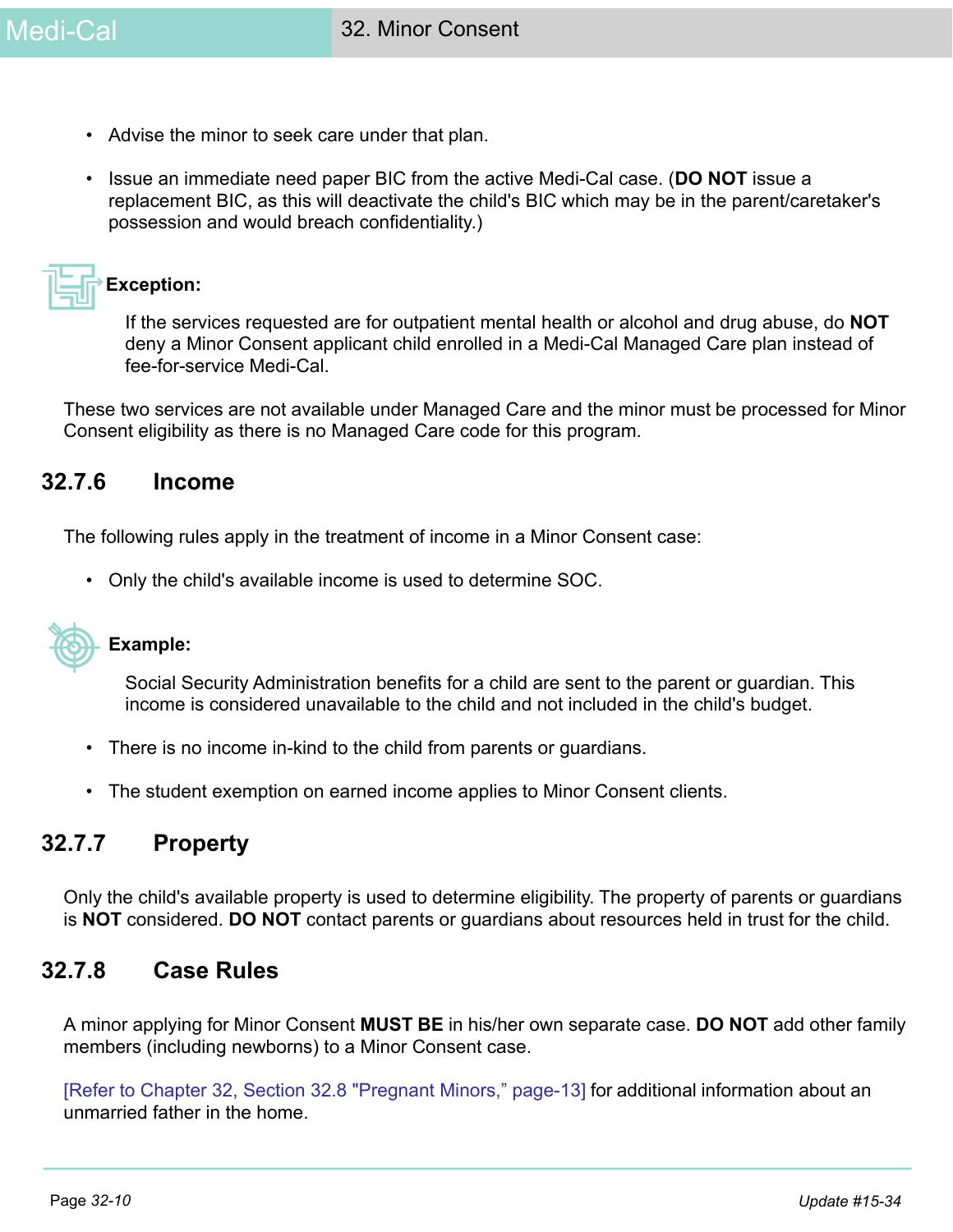### **32.7.9 Maintenance Need**

The maintenance need would normally be for one (1) person (the minor). However, a pregnant minor would have a maintenance need for 2 persons.

### **32.7.10 Minor Consent Aid Codes**

Only four aid codes are used for Minor Consent.

| <b>Aid Code</b> | <b>Description</b>                                                                                                                                                                                                                                    |
|-----------------|-------------------------------------------------------------------------------------------------------------------------------------------------------------------------------------------------------------------------------------------------------|
| 7M              | Restricted to minors who are at least 12 years old and requesting Minor Consent solely for sexually transmitted<br>diseases, drug and alcohol abuse, family planning or sexual assault services. NOT TO BE USED FOR<br><b>MENTAL HEALTH SERVICES.</b> |
| 7N              | Used only for pregnant minors with no age restriction.                                                                                                                                                                                                |
|                 | Limited to pregnancy-related, family planning, and postpartum services. (Always has a zero SOC.)                                                                                                                                                      |
| 7P              | Restricted to minors who are at least 12 years old and requesting Minor Consent for OUTPATIENT MENTAL<br>HEALTH and sexually transmitted diseases, drug and alcohol abuse, family planning, or sexual assault<br>services.                            |
| 7R              | Restricted to minors under 12 years old who are requesting Minor Consent for family planning and sexual<br>assault services. NOT TO BE USED FOR MENTAL HEALTH, DRUG OR ALCOHOL ABUSE, OR SEXUALLY<br>TRANSMITTED DISEASES.                            |

#### **Table 32-3: Minor Consent Aid Codes**

Selection of the appropriate aid code is based on two factors:

- Age of the child, and
- Type of service requested.



#### **Note:**

When a pregnant minor requests a service outside the scope of those provided under aid code 7N (pregnancy related), two Minor Consent aid codes will be necessary.



#### **Example:**

A 13-year-old pregnant minor applies for Minor Consent. The EW approves Minor Consent using aid code 7N for pregnancy related services. The Minor also requests mental health services with appropriate documentation. EW approves the other Minor Consent service using aid code 7P. Only one MC 4026 is required and only one NOA is issued. One paper BIC must be issued.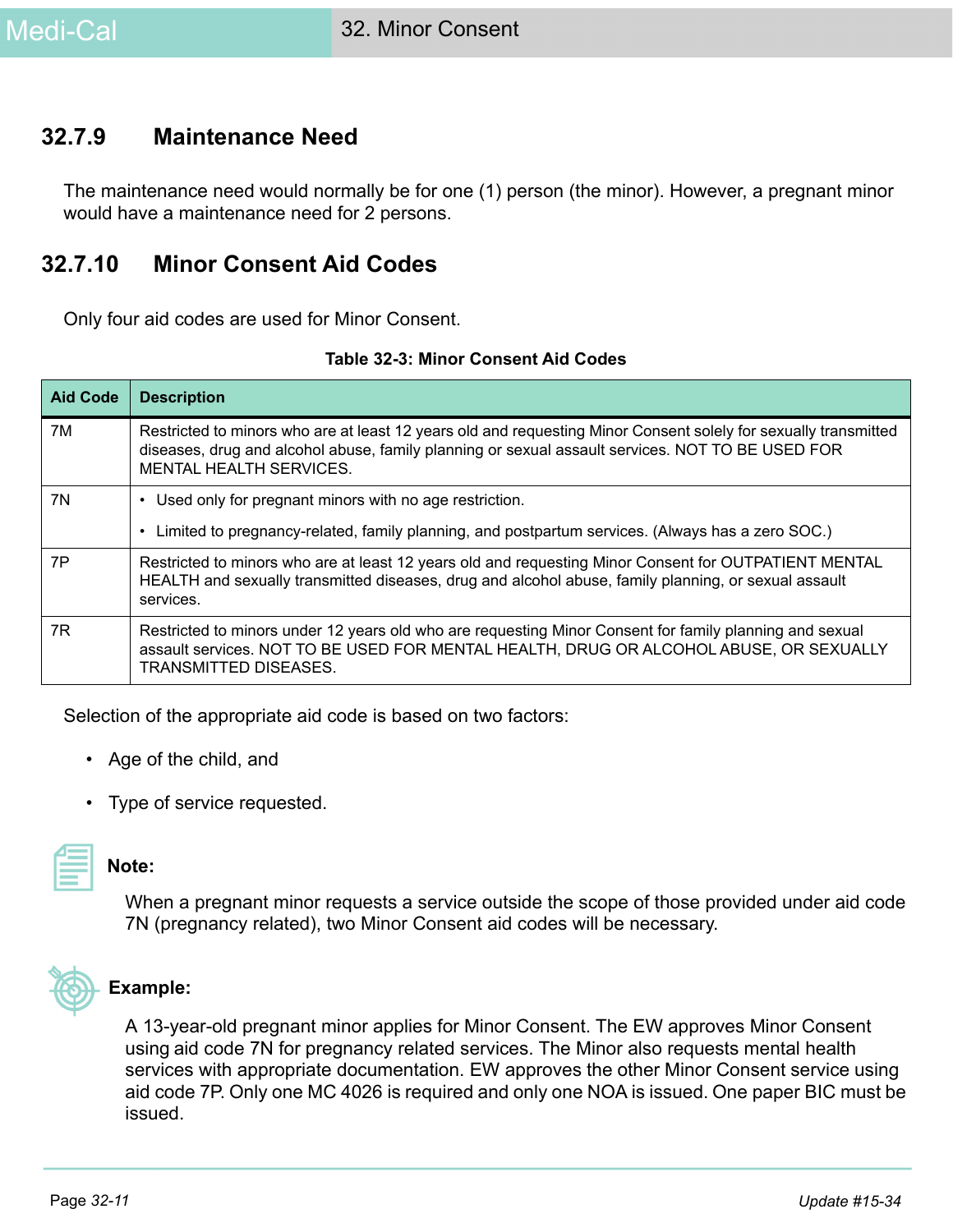### **32.7.11 Notice of Action**

A child applying on the basis of Minor Consent must be given a NOA in the office at the end of the interview and eligibility determination (if interviewing in person), or be mailed with a NOA to an address provided by the minor consent applicant.

NOAs are to be issued for each month a Medi-Cal eligibility determination is made.

The MC 239 V is the appropriate NOA to use for Minor Consent situations. This NOA has the citation sections pre-populated on the form. The EW should advise the applicant to read and destroy the NOA if confidentiality may be at risk due to their living situation.

EWs may also use the county form, "Medi-Cal Approval Notice" (SCD 1225) (8/97).

### **Reminder:**

 $\sqrt{ }$ 

All minor consent cases are confidential. Notices of Action (NOAs) or paper BIC cards shall not be sent to the home address, to preserve the confidentiality of the minor's case.

### **32.7.12 Period of Eligibility**

Minor Consent cases are certified for **one month at a time**. If an ongoing need exists for Minor Consent then:

- The minor must reapply each month, and
	- A new MC 4026 (except for outpatient mental health services) is completed and eligibility redetermined.



#### **Note:**

For outpatient Minor Consent mental health services, the minor must reapply each month. A new SCD 558 or other acceptable mental health statement is required EACH MONTH to redetermine eligibility for ongoing Minor Consent. The minor is not required to complete an MC 4026 each month. [\[Refer to Chapter 32, Section 32.9 "Mental Health Applicants," page-16\]](#page-15-0)

### **32.7.13 Reporting Responsibility**

Children receiving Minor Consent, including mental health services, are required to report to their EW each month, changes which may impact their eligibility. The changes may be reported to the EW either in-person or by telephone; mail; email; fax, or any other means.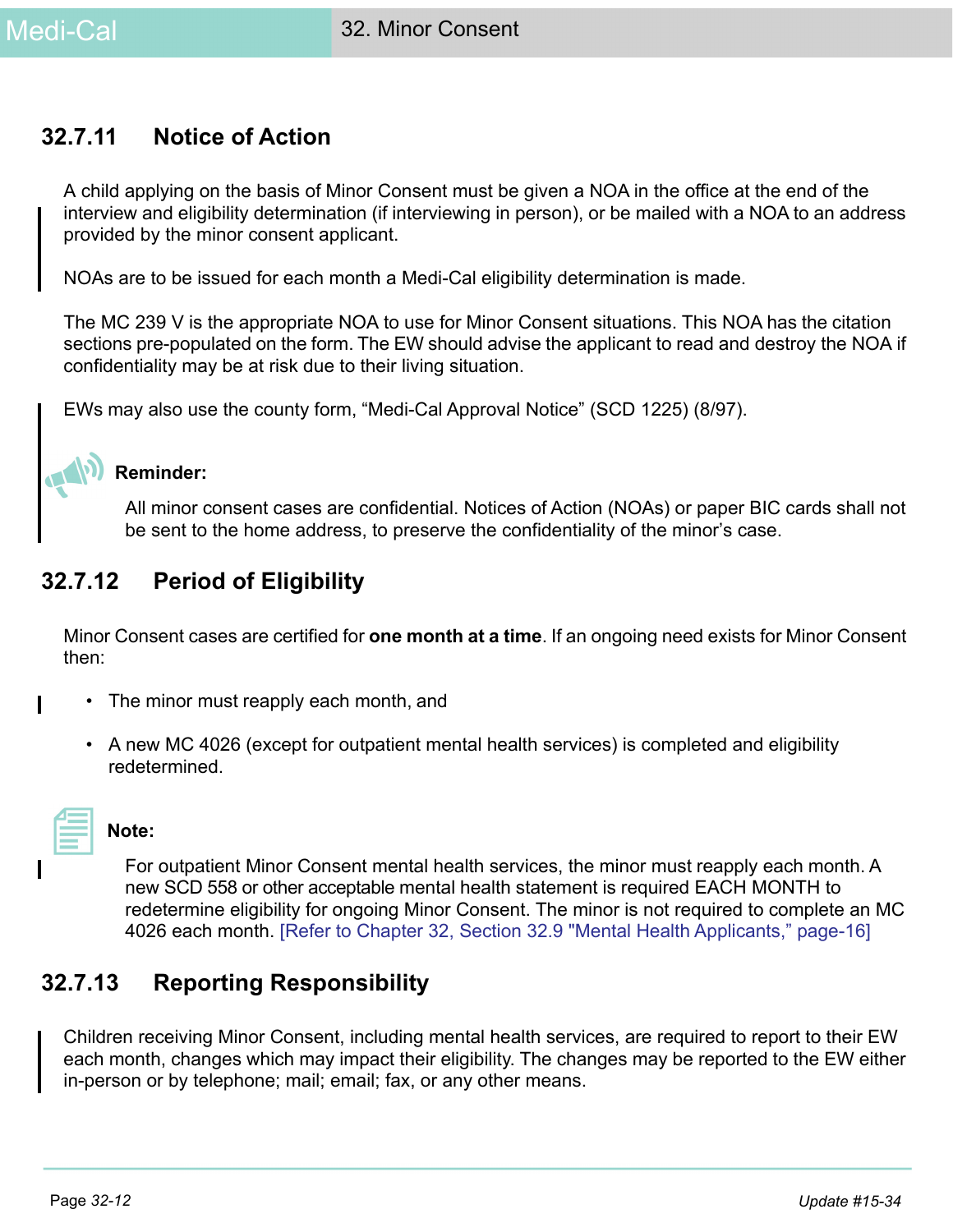## <span id="page-12-0"></span>**32.8 Pregnant Minors**

### **32.8.1 Verification**

A minor does **NOT** need to provide pregnancy verification for Minor Consent.

### **32.8.2 Unmarried Father**

If an unmarried minor mother is living with the father of the unborn, **DO NOT** add the unmarried father to the minor mother's Minor Consent case.

If the unmarried father is requesting Medi-Cal for himself and/or his other mutual or separate child(ren), then a separate case must be opened with minor mother as *Not Requesting* Medi-Cal. Minor mother will be an ineligible member in the case.

The EW must first evaluate all members (except minor mother) in the case for MAGI Medi-Cal. If ineligible for MAGI Medi-Cal, then evaluate for Non-MAGI Medi-Cal. If there is a SOC, then apply *Sneede v. Kizer* rules. [\[Refer to "Sneede v Kizer," page 28-1\]](#page-0-0)



#### **Example:**

A pregnant 16-year-old, living with her parents, is applying for Minor Consent. The father of the unborn (17 years old) is also requesting Medi-Cal and is residing with minor mother. He is also employed. There will be 2 separate cases in this scenario. The pregnant 16-year-old will have her own separate Minor Consent case (no one else will be in her case). The 2nd case will be both unmarried minor parents but the pregnant 16-year-old minor will be *Not Requesting*  Medi-Cal. She will be an ineligible member in the 2nd case.

#### **Note:**

If an unmarried father is requesting Minor Consent, then he must have his own separate case. **DO NOT** add the minor mother or newborn to his Minor Consent case.

#### **32.8.3 Newborn**

Once the child is born, the newborn must be in a separate case from minor mother's Minor Consent case. **DO NOT** add the newborn to minor mother's Minor Consent case.

• If the newborn is only living with the minor mother (father is not in the home), the minor mother will be *Not Requesting* Medi-Cal and an ineligible member in the newborn's separate case.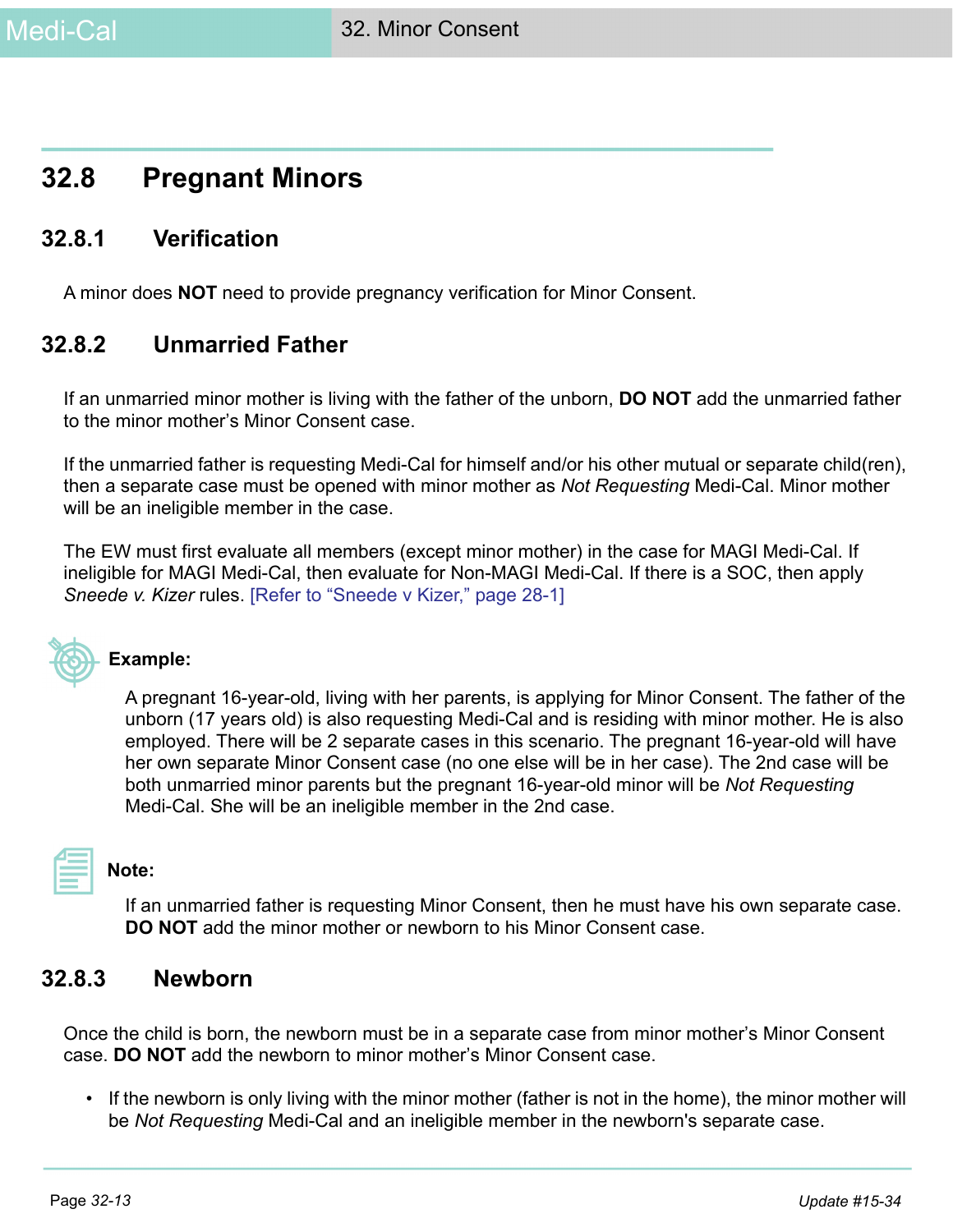- If the father of the unborn child is **NOT** living with minor mother, then the newborn (common child) must be in his/her own separate case.
- If the father of the unborn child is living with minor mother and he has his own separate case, then the newborn (common child) must be added to the father's case.
- The minor mother's unborn can also be included in the senior parent's case if the senior parent(s) are aware of the pregnancy.

### **32.8.4 Pregnant Minor Needing Services Other Than Pregnancy Services**

Pregnant minors requesting Minor Consent pregnancy services receive the zero SOC pregnancy aid code 7N. If the pregnant minor requests services outside the scope of those provided under aid code 7N, two Minor Consent aid codes will be necessary.

#### **No Share of Cost**



#### **Example:**

A 13-year-old pregnant minor applies for Minor Consent services. The EW approves Minor Consent using aid code 7N for pregnancy related services. The minor also requests mental health services with appropriate documentation. The EW approves the other Minor Consent service using aid code 7P. Only one MC 4026 is required and only one NOA is issued as both programs are zero SOC. One paper BIC must be issued.

#### **Share of Cost**



#### **Example:**

A pregnant minor applies for Minor Consent services.The EW determines that she is eligible but due to her income she would have a SOC. The EW approves Minor Consent using aid code 7N with zero SOC as the minor is requesting pregnancy related services. The EW also approves the other Minor Consent services under the appropriate aid code with the appropriate SOC. One MC 4026 is required; however, two NOAs are necessary because one program has a SOC and the other no SOC. One paper BIC must be issued.

### **32.8.5 Continued Eligibility**

Continued Eligibility (CE) rules apply to Minor Consent mothers and Deemed Eligibility (DE) rules apply to their newborns. [\[Refer to Chapter 29, "Infants, Children, and Pregnant Individuals"\]](#page-0-0)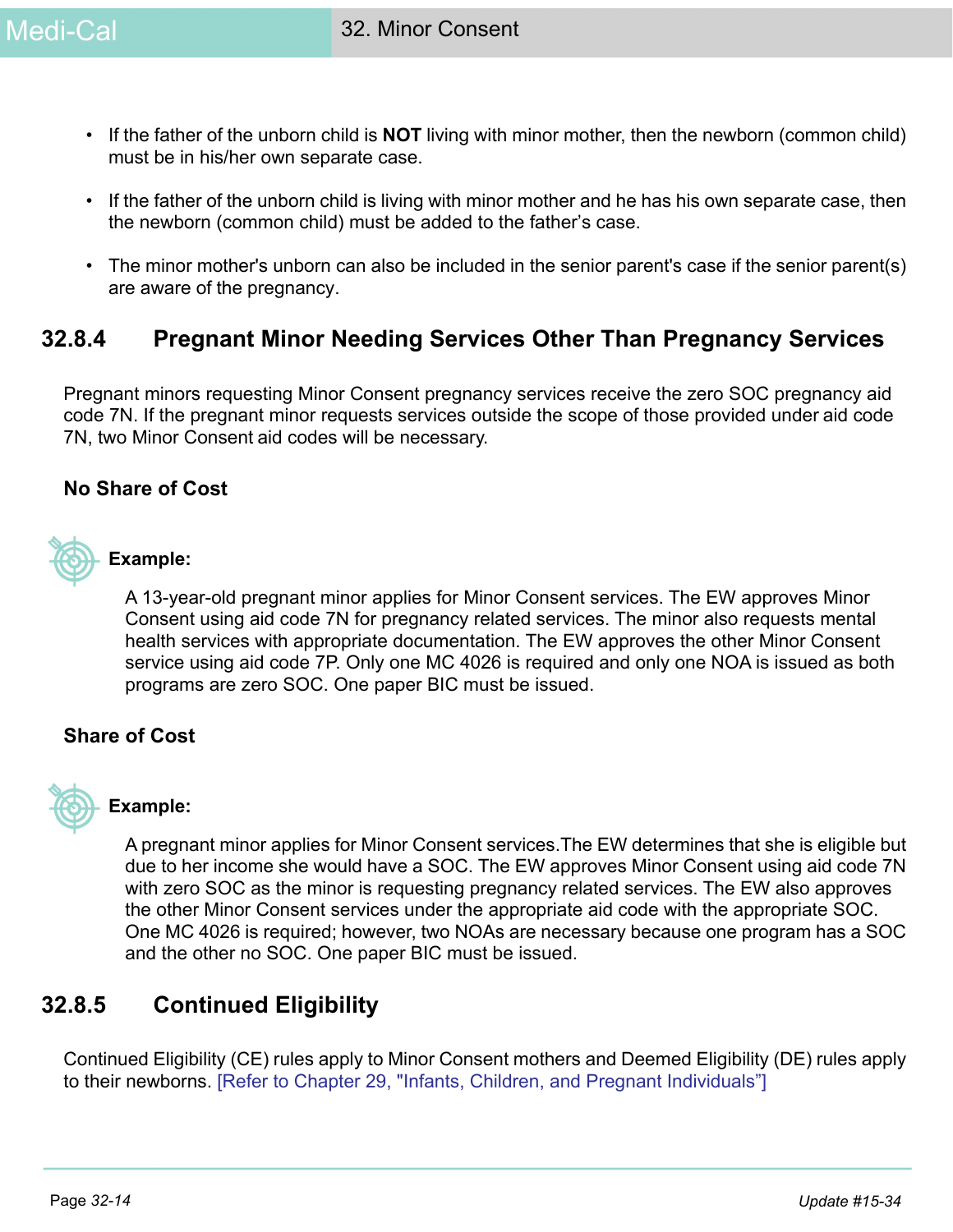#### **Mothers**

Any increase in the minor mother's income is **not** counted in her SOC determination for pregnancy related services. However, she must have met her SOC (if applicable) at least once during her pregnancy, in order to qualify for CE.

#### **Infants**

An infant born to a Minor Consent mother is entitled to DE benefits.

A separate case must be created for the newborn with minor mom as the *Head of Household* and case applicant. The minor mom will be an ineligible member in the child's separate case.

The EW will need to obtain the following:

• The newborn's name, date of birth, and gender.

## **Note:**

An SSN is not required until the child reaches 1 year old.

• A Single Streamline Application (CCFRM 604) or Statement of Facts (if none is on file).



#### **Reminder:**

The newborn is exempt from income increases until he/she turns 1 year old.

#### **32.8.6 Postpartum Benefits**

A Minor Consent client is entitled to zero SOC postpartum benefits for 60 days after her pregnancy ends. She is **not** required to file a separate application.

The EW must explain that the client is entitled to postpartum benefits but the client must request to receive postpartum benefits.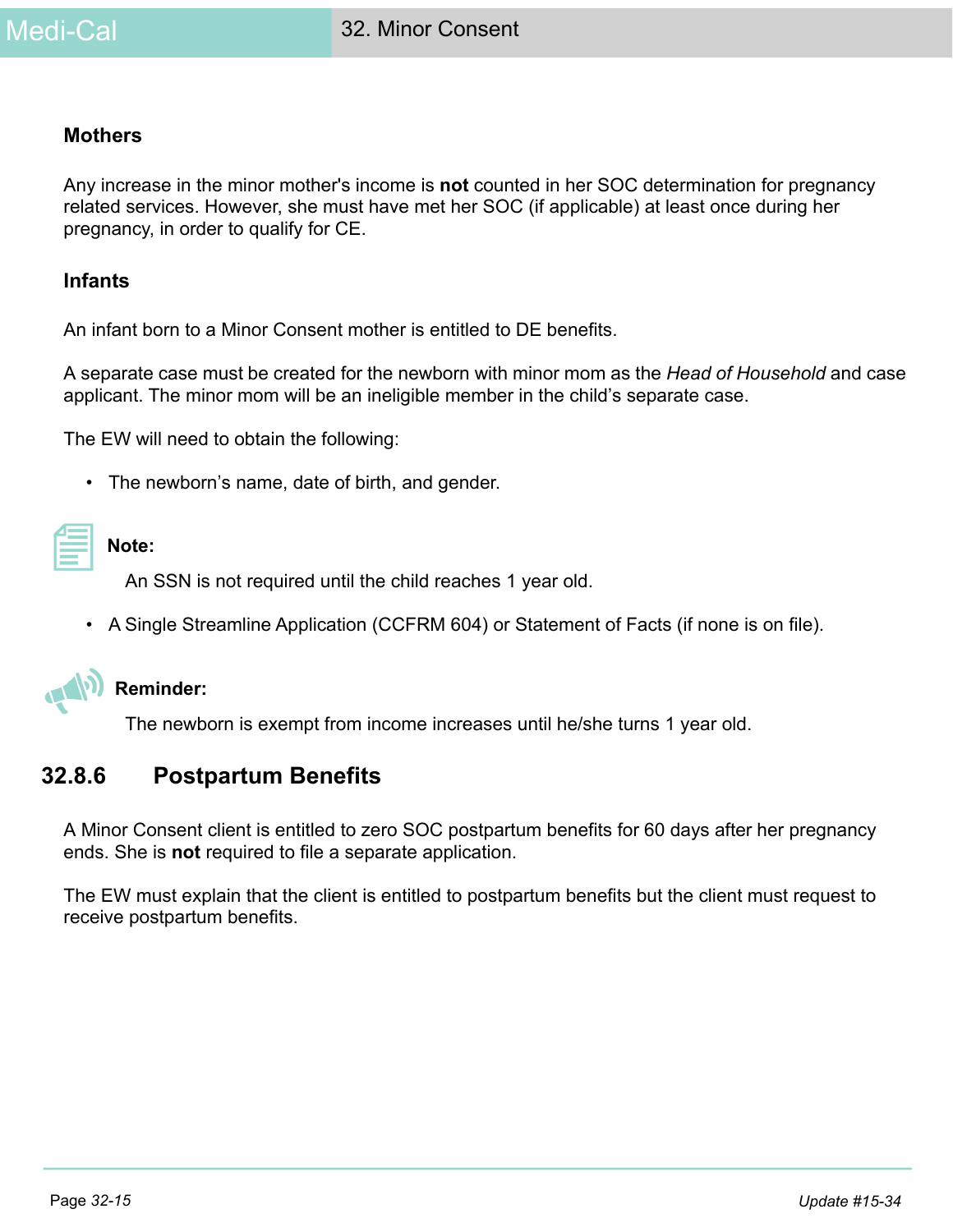Issue 60-day postpartum benefits according to the chart below:

| If the minor                                                                                  | Then the EW must                                                                                                                                                   |
|-----------------------------------------------------------------------------------------------|--------------------------------------------------------------------------------------------------------------------------------------------------------------------|
| Received Minor Consent benefits with zero SOC in<br>the month her pregnancy ends,             | Advise the client of postpartum benefits, including family planning<br>٠<br>services.                                                                              |
|                                                                                               | When the minor requests postpartum benefits, submit an SCD<br>1296 to the CST to extend Minor Consent benefits for another<br>month. (An MC 4026 is not required.) |
|                                                                                               | Hand-issue a NOA.                                                                                                                                                  |
| Received Minor Consent benefits with a SOC, and<br>meets her SOC in the month pregnancy ends, | Issue zero SOC postpartum benefits under aid code 7N (An MC<br>$\bullet$<br>4026 is not required, but the minor must request these benefits.)                      |
|                                                                                               | Due to Minor Consent confidentiality, issue aid code 7N as an<br>immediate need paper BIC.                                                                         |
|                                                                                               | Hand-issue a NOA.                                                                                                                                                  |

#### **Table 32-4: Postpartum Benefits**

A Minor Consent recipient may continue to need Medi-Cal for family planning services once her pregnancy has ended. Advise the minor that these services are available under Minor Consent aid codes 7M, 7P, or 7R.

# <span id="page-15-0"></span>**32.9 Mental Health Applicants**

### **32.9.1 Applicants**

A child who applies for Minor Consent due to outpatient mental health care is **NOT** required to complete an MC 4026 at application or reapplication. However, an SCD 558 or other acceptable mental health needs statement and a paper MC210 or a printed and signed SOF are required.

An application for Minor Consent, mental health services, must be processed as follows:

- If a child refuses to complete or sign the SCD 558, or provide a statement of need for mental health care, then the EW must deny the application.
- If a child is **NOT** competent to complete or sign the SCD 558, or provide the mental health statement, then the EW must deny the application for mental health services. However, the child may still be eligible for other Minor Consent services. [\[Refer to Chapter 32, Section 32.4 "Who](#page-3-0)  [Can Apply," page-4\]](#page-3-0)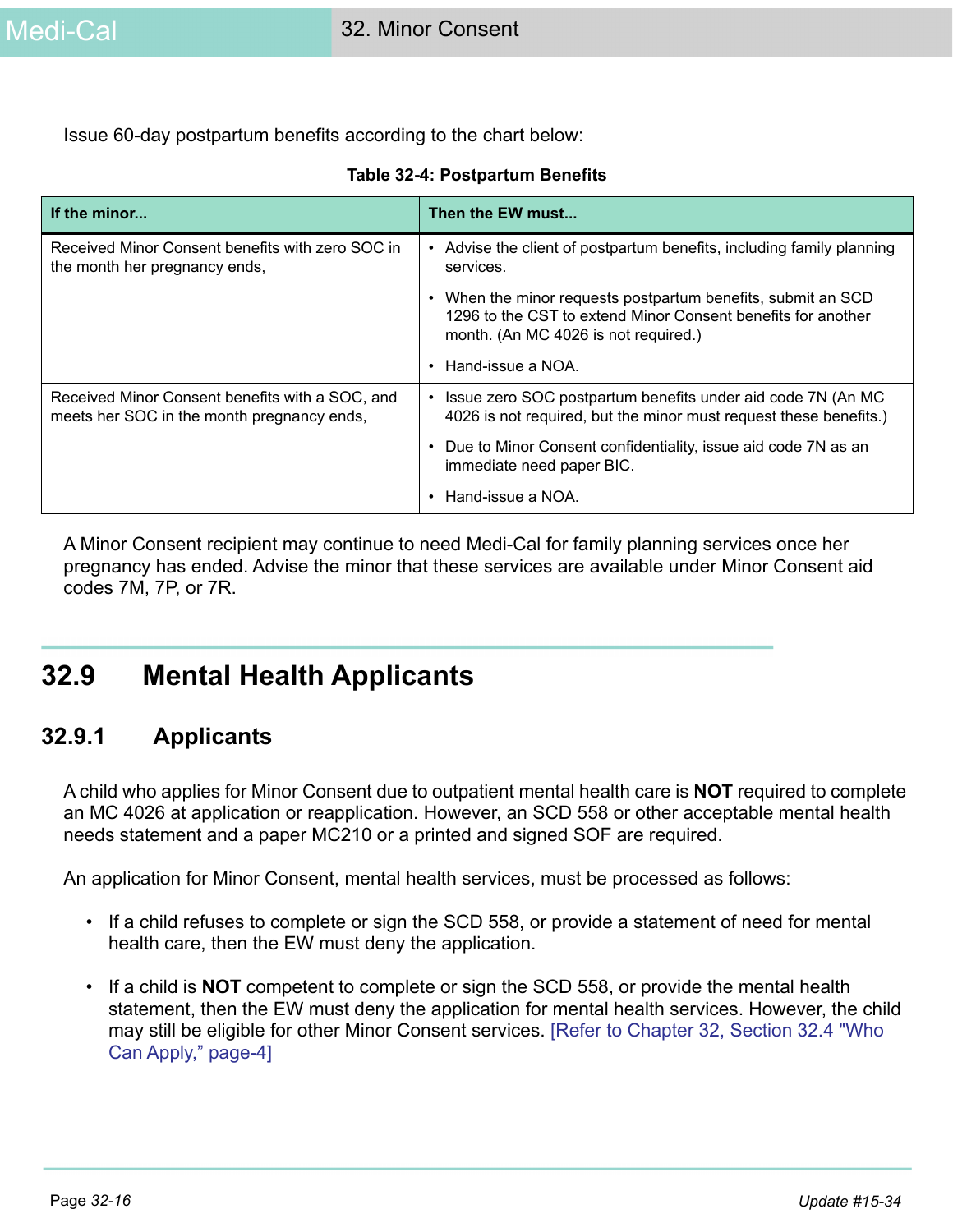### **32.9.2 Mental Health Statement**

Minors requesting outpatient mental health treatment and counseling must provide a statement from a mental health professional which states the:

- Child needs mental health treatment or counseling,
- Estimated length of time treatment will be needed, and
- Child meets both of the following conditions:
	- Is mature enough to participate intelligently in the mental health treatment or counseling, AND
	- Is one of the following:
		- In danger of causing serious physical or mental harm to self or others without mental health treatment or counseling; or
		- The alleged victim of incest or child abuse.

Below is a list of mental health professionals who can provide the mental health statement:

- Licensed marriage, family or child counselor
- Licensed educational psychologist
- Credentialed school psychologist
- Clinical psychologist
- Licensed psychologist
- Licensed Clinical Social Worker (LCSW)
- Psychiatrist.

### **Note:**

[The minor may contact the Santa Clara County Mental Health Department to request an SCD](https://www.sccgov.org/sites/mhd/Pages/default.aspx)  558.

[Central Wellness & Benefits Center](https://www.sccgov.org/sites/mhd/Pages/default.aspx) 2221 Enborg Lane San Jose, CA 95128 [Phone: \(800\) 704 - 0900 or \(408\) 885 - 6220](https://www.sccgov.org/sites/mhd/Pages/default.aspx)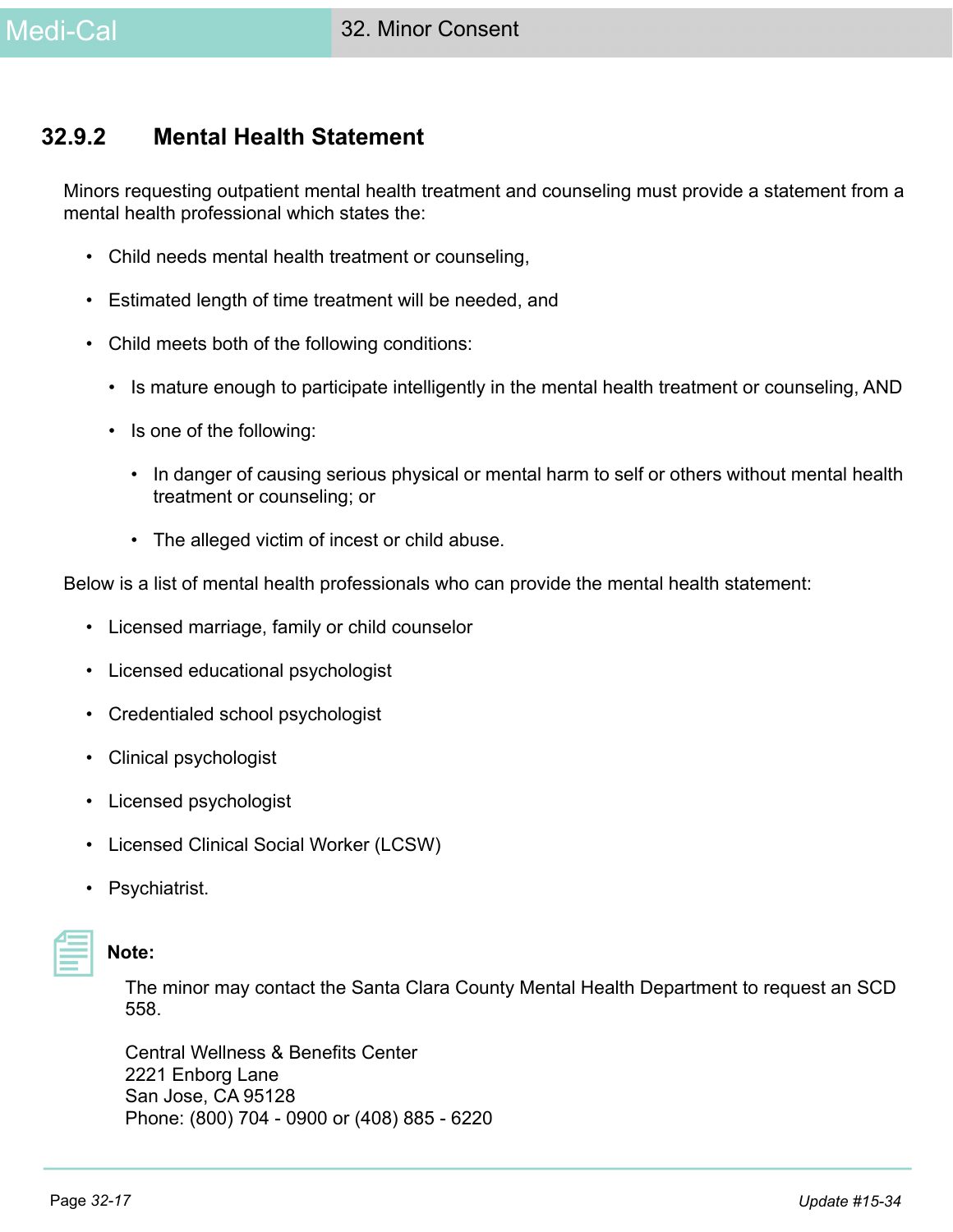EWs may give applicants the SCD 558 to be completed by the mental health professional in order to meet the above requirement. A new SCD 558 or other acceptable mental health statement must be submitted each month to re-approve Minor Consent in the following month.

### **32.9.3 Eligibility**

Once determined eligible for Minor Consent outpatient mental health services, the child is certified for one month at a time. If an ongoing need exists, the child must reapply each month and provide the EW with a new mental health statement or SCD 558, and eligibility will be redetermined.

Minors receiving outpatient mental health services may also need other types of Minor Consent benefits. Aid code 7P provides for mental health services as well as sexual assault, drug/alcohol abuse, family planning, and sexually transmitted diseases.

### **32.9.4 Mental Health Treatment Limitations**

Currently there is no limitation on the mental health services that a Minor Consent client can receive. Minor Consent is a state-funded program that provides confidential mental health services to eligible minors.

# **32.10 Monthly Reapplications**

If a minor received Minor Consent in the previous month and reapplies in the following month, the Continuing EW must:

- Obtain an MC 4026 from the minor.
- Obtain an MC 210 or a printed and signed SOF.

|--|

#### **Exception:**

An MC 4026 is not required for mental health services, but a mental health needs statement (SCD 558, etc.) must be on file each month.

• Complete an SCD 1296 and submit it to the CST as soon as possible, extending Minor Consent for another month.



#### **Note:**

Do not delay submitting an SCD 1296 as eligibility must be activated in order for the provider to confirm monthly eligibility status.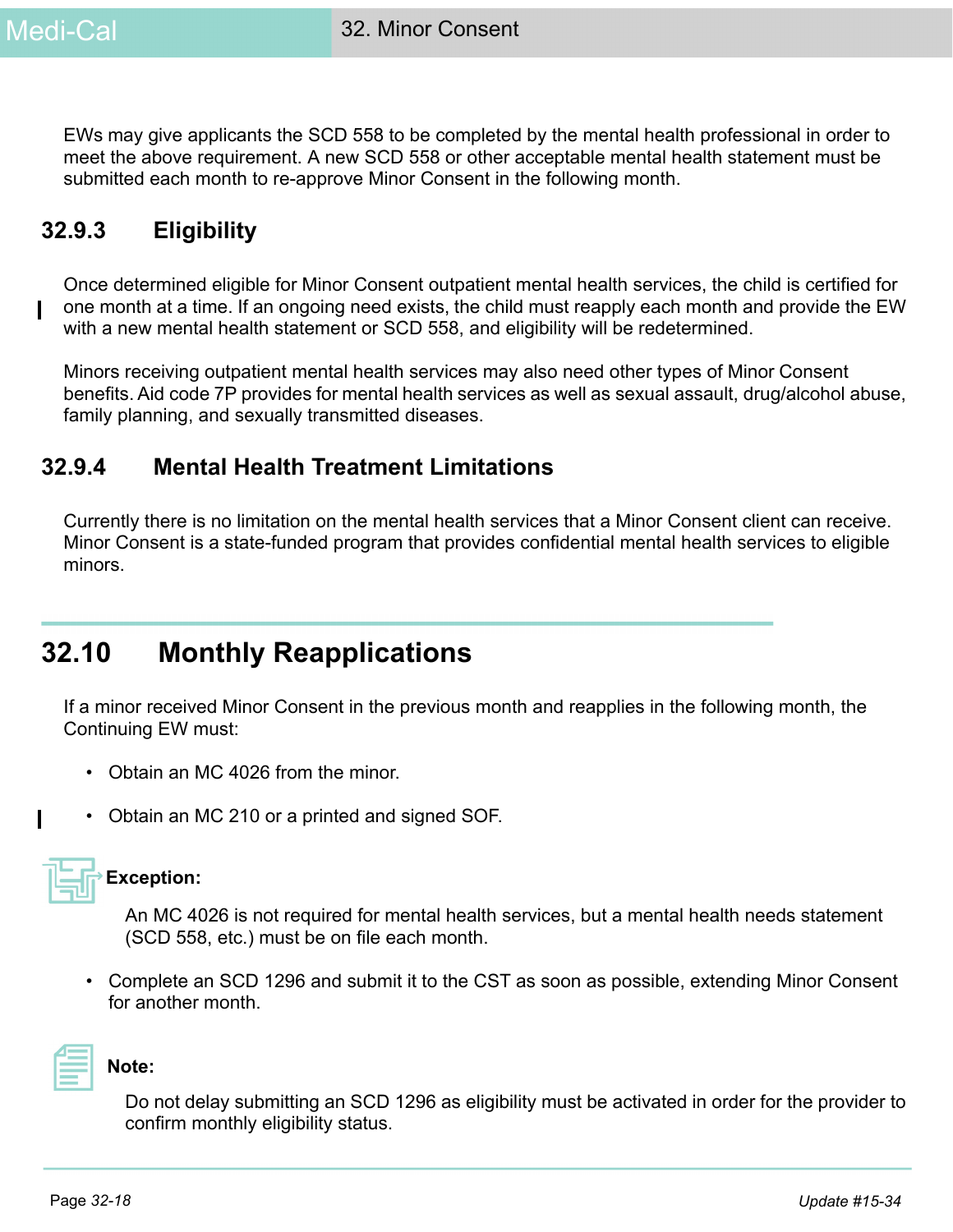• Do not issue another Minor Consent paper BIC, unless the minor has lost or misplaced the one previously issued. The paper BIC is valid for one year.

**Note:** 

All minors must reapply each month and complete an MC 4026 (except for mental health services) and a paper MC 210 or a printed and signed SOF.

• Hand-issue a new NOA.

## **32.11 Issuance Procedures**

### **32.11.1 Paper Benefits Identification Card**

The Minor Consent BIC is a paper BIC. It is for identification purposes only, and does not indicate Minor Consent eligibility.

The paper BIC shows an ISSUE DATE and a GOOD THRU date. The GOOD THRU date will be 365 days from the issuance date. This means the BIC is valid as an identification card only for one year.

These dates may be misleading for Minor Consent recipients and providers. Some may interpret the ISSUE and GOOD THRU dates to mean period of Minor Consent eligibility.

Minor Consent cards are certified for one month at a time. EWs must explain the requirement to reapply each month that additional Minor Consent services are needed. Minor Consent will show a one month closed period of eligibility on MEDS.

### **32.11.2 Approvals in CalWIN**

Minor Consent cases are established in CalWIN; however, the actual issuance of the Minor Consent services is completed through a MEDS online transaction.

On monthly reapplications, do not complete Application Registration on another application.

Refer to [User's Guide to State Systems Handbook f](https://ssaconnect.sccgov.org/ssa_departments/debs_program/Pages/meds_handbook.aspx)or complete instructions on case approvals.

### **32.11.3 MEDS Online Procedures**

To assure confidentiality of Minor Consent cases, Minor Consent benefits must be activated online each month. As a result, a Minor Consent case cannot be approved ongoing MEDS eligibility.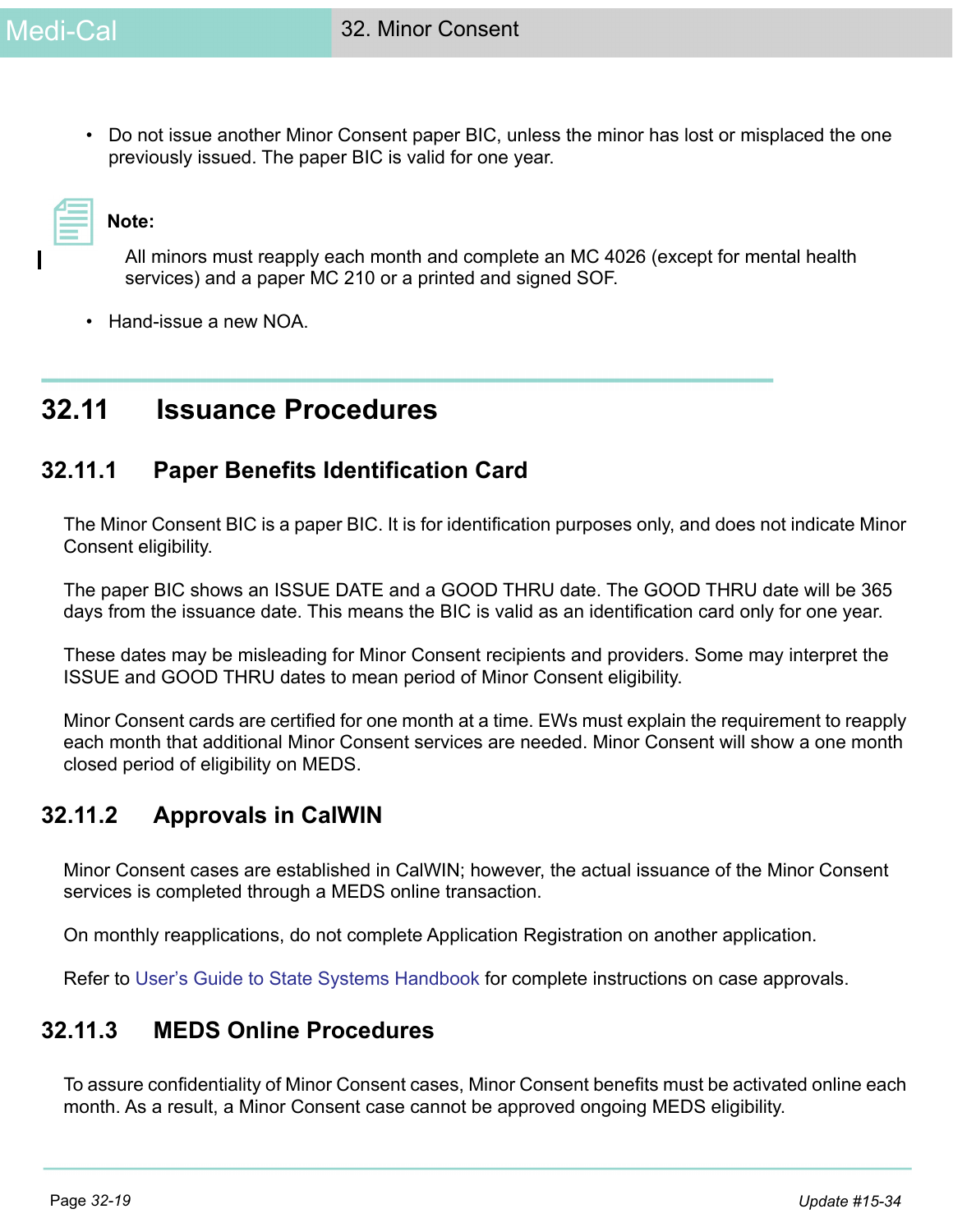[Refer to](https://ssaconnect.sccgov.org/ssa_departments/debs_program/Pages/meds_handbook.aspx) User's Guide to State Systems Handbook for complete instructions on MEDS online issuances of Minor Consent Medi-Cal benefits.

- If the minor has a SOC, the Medi-Cal provider will enter the obligation to the SOC database. If a provider cannot or will not do so, the EW must submit a request [MEDS SOCO] to the MTO to reduce the SOC.
- To protect the confidentiality of minor applicants, SSNs **MUST NOT** be entered in CalWIN or MEDS. This is to prevent the linking of limited services and regular Medi-Cal records. The MEDS record will show a pseudo number as the MEDS ID.
- The EW **MUST NOT** enter a home address. **Use the district office's address instead**.
- Do **NOT** create Child Health and Disability Prevention (CHDP) referrals.

### **32.11.4 Benefits Identification Card Mail Procedures**

The MC 4026 provides applicants with the option of having their Minor Consent paper BIC sent to a mailing address.

A Minor Consent paper BIC and NOA are mailed only when the client makes the request on the MC 4026. Minors applying for mental health services (which do not require an MC 4026) who want their BIC or NOA mailed must make the request in writing. Scan the written request into IDM.

EWs must follow the procedures below when the minor indicates that he/she wants the BIC mailed:

| <b>Step</b> | <b>Action</b>                                                                                                                   |
|-------------|---------------------------------------------------------------------------------------------------------------------------------|
| 1.          | Discuss confidentiality and confirm with the minor that he/she wants the BIC mailed to the address indicated on the<br>MC 4026. |
| 2.          | Enter the district office address as the home address and mailing address in CalWIN.                                            |
| 3.          | Complete an SCD 1296 to the CST with instructions to return the paper BIC to the EW.                                            |
| 4.          | Manually mail the paper BIC to the address indicated on the MC 4026.                                                            |
| 5.          | Manually mail the NOAs to the address indicated on the MC 4026, if not previously hand-issued to the client.                    |

#### **Table 32-5: Minor Consent BIC Mail Procedures**

# **32.12 Inter County Transfer and Ex Parte Process**

Inter County Transfer (ICT) and Ex Parte policies do **NOT** apply to Minor Consent.

• An Ex Parte review must **NOT** be conducted as the SSN must not be used to screen for other eligibility.